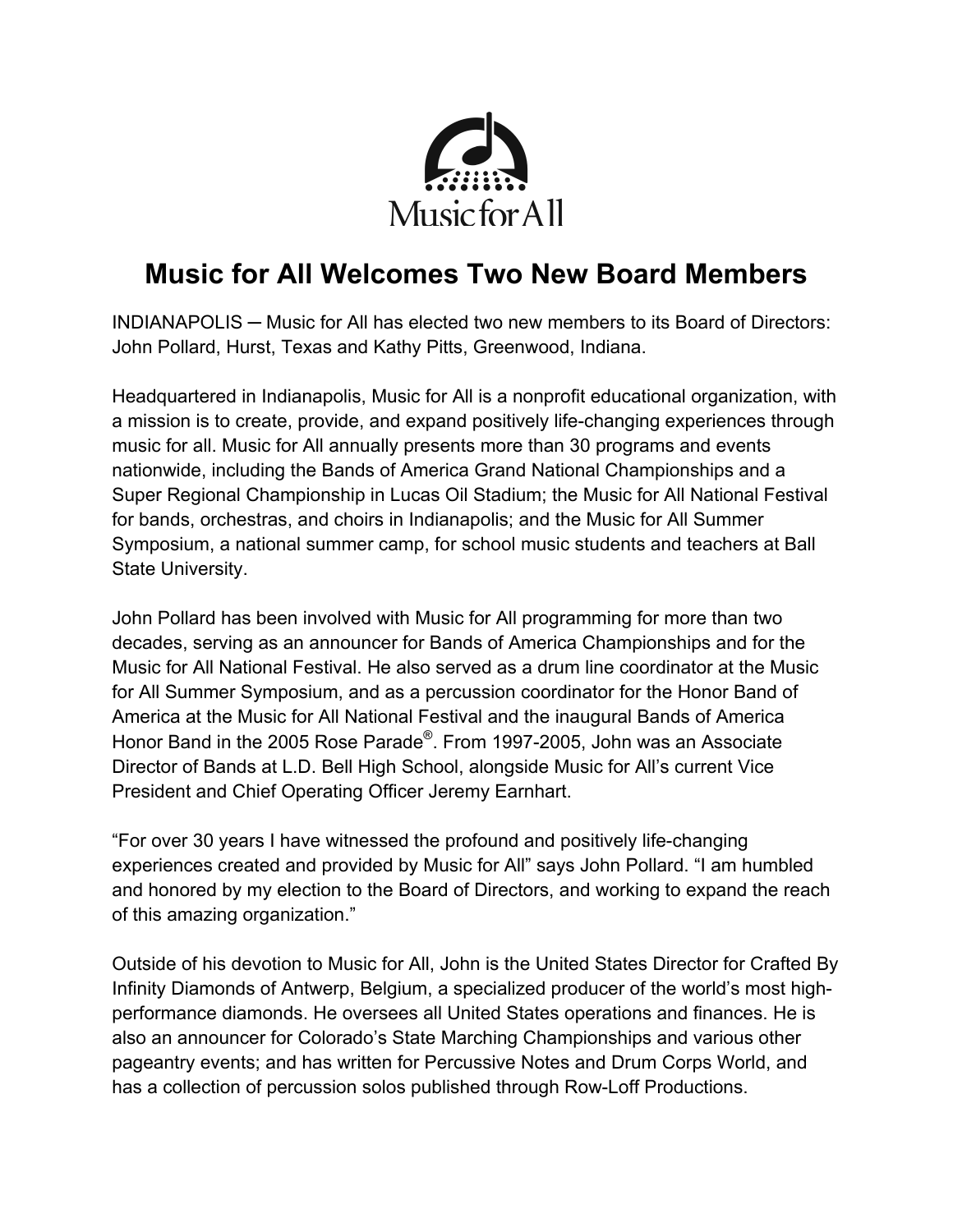Kathy Pitts is a certified public accountant, and previous employee for major corporations such as Shell Oil, General Motors, and Anthem. During her tenure with these companies, Kathy managed accounting and project teams, process improvement plans, and acquisition consolidation plans. She worked in accounting firms, applying the strengths built in her previous work at these large corporations to provide management support and process improvement plans for her clients. Eventually, Kathy found her passion for non-profit management and joined her client GEO Foundation (located in Indianapolis) on a full-time basis, where she currently serves as the Chief Accounting Officer.

"I am honored and flattered to have the opportunity to serve Music for All and its incredibly valuable mission," says Kathy Pitts. "It will be a pleasure to work with the impressive directors and staff. Having been the beneficiary of a strong music education environment in my youth, I recognize the important life lessons and bonds that are created by the music programs supported through Music for All."

Kathy is a lifelong lover of music and had the privilege of playing the clarinet at Greenwood Community High School, under the direction of Herman Knoll. Kathy resides on the north side of Indianapolis with her husband, attorney Rick Pitts, and is a graduate of Butler University.

"I am pleased to welcome John Pollard and Kathy Pitts as the newest members of the Board of Directors for Music for All," says Gayl Doster, Chairman of the Music for All Board of Directors. "Both bring a wealth of knowledge and experiences to Music for All that will be helpful to the future of the organization."

## **About Music for All**

Since 1975, Music for All, through its Music for All, Bands of America, Orchestra America, and choir programs, has been a destination and set the standard for scholastic music ensemble performance and music education advocacy. As a 501(c)(3) nonprofit educational organization, Music for All's mission is to create, provide, and expand positively life-changing experiences through music for all. Music for All's vision is to be a catalyst to ensure that every child in America has access and opportunity for active music making in his or her scholastic environment. Music for All serves more than 500,000 participants annually with programs that include 30+ annual events, including the Bands of America Grand National Championships and Regional Championships for marching bands, the Music for All Summer Symposium camp for students and teachers, the Music for All National Festival and Affiliate Regional Music Festivals for concert bands, orchestras, choirs, chamber ensembles, percussion ensembles, and the national